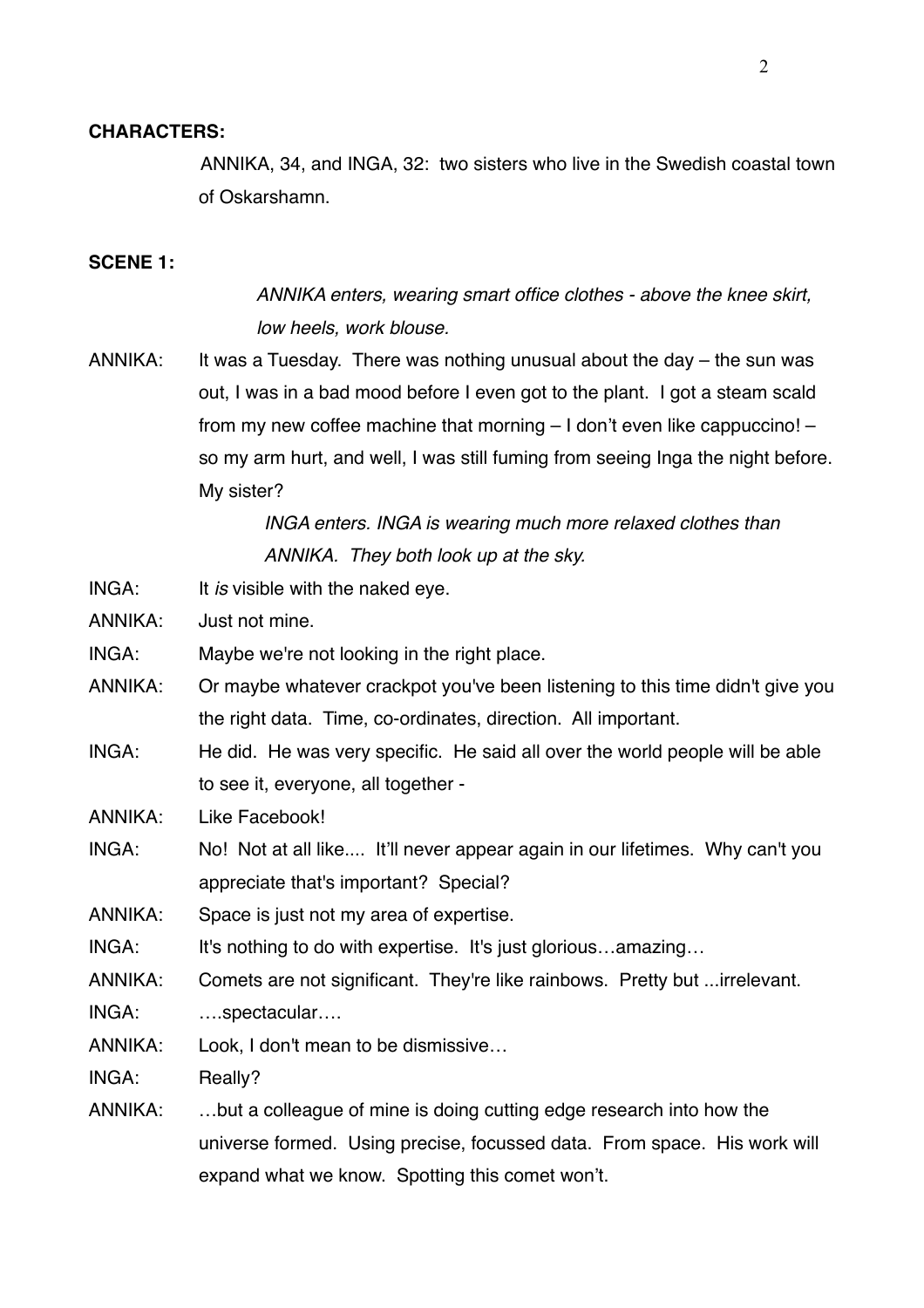INGA: It's not about knowing. It's about experiencing.

ANNIKA: By standing in your garden staring up at the night sky and seeing a bit of cloud cover and a few stars, I don't feel I'm experiencing much, except the seeping of water into my shoes  $/$ ...

INGA: I offered boots. Those shoes aren't suitable..

- ANNIKA: They're suitable for coming round to your sister's for a birthday drink. Which is what I put them on for.
- INGA: I just think that a 4 billion year old comet passing overhead is worth paying attention to. It's the Comet of the Century.
- ANNIKA: It's what? Why are you calling it that?

INGA: I'm not. One of your lot -

ANNIKA: What, an engineer? -

INGA: A scientist, called it that.

ANNIKA: 'A Scientist'?

- INGA: Well. Excuse me for being aware of the world around me. It's heading for the sun. No-one knows whether it will survive. Aren't you excited?
- ANNIKA: No.
- INGA: Will the sungrazer be like Icarus and burn up during its vainglorious attempt at circuiting that most deathly, most dangerous of places, hotter than hell, more deadly than Hiroshima.

ANNIKA: Oh, for goodness sake.

INGA: The ancients thought that comets were portents of doom. They would make sacrifices, pour blood libations, wail and keen and rent their hair.

ANNIKA: We could sacrifice Lucca.

INGA: What?

ANNIKA: Your cat. Lucca. It -

INGA: She -

- ANNIKA: crapped on my handbag last month, remember? I've not managed to get the stain out and I've been wondering if I should send you the bill for a new one. I never liked that cat.
- INGA: I'm not sacrificing my cat! Is that your idea of a joke?
- ANNIKA: Well. On your head be it. You can't just sacrifice something that doesn't matter to you, that's not a sacrifice is it? It's just killing something. Right. I've had enough of standing in the pitch dark -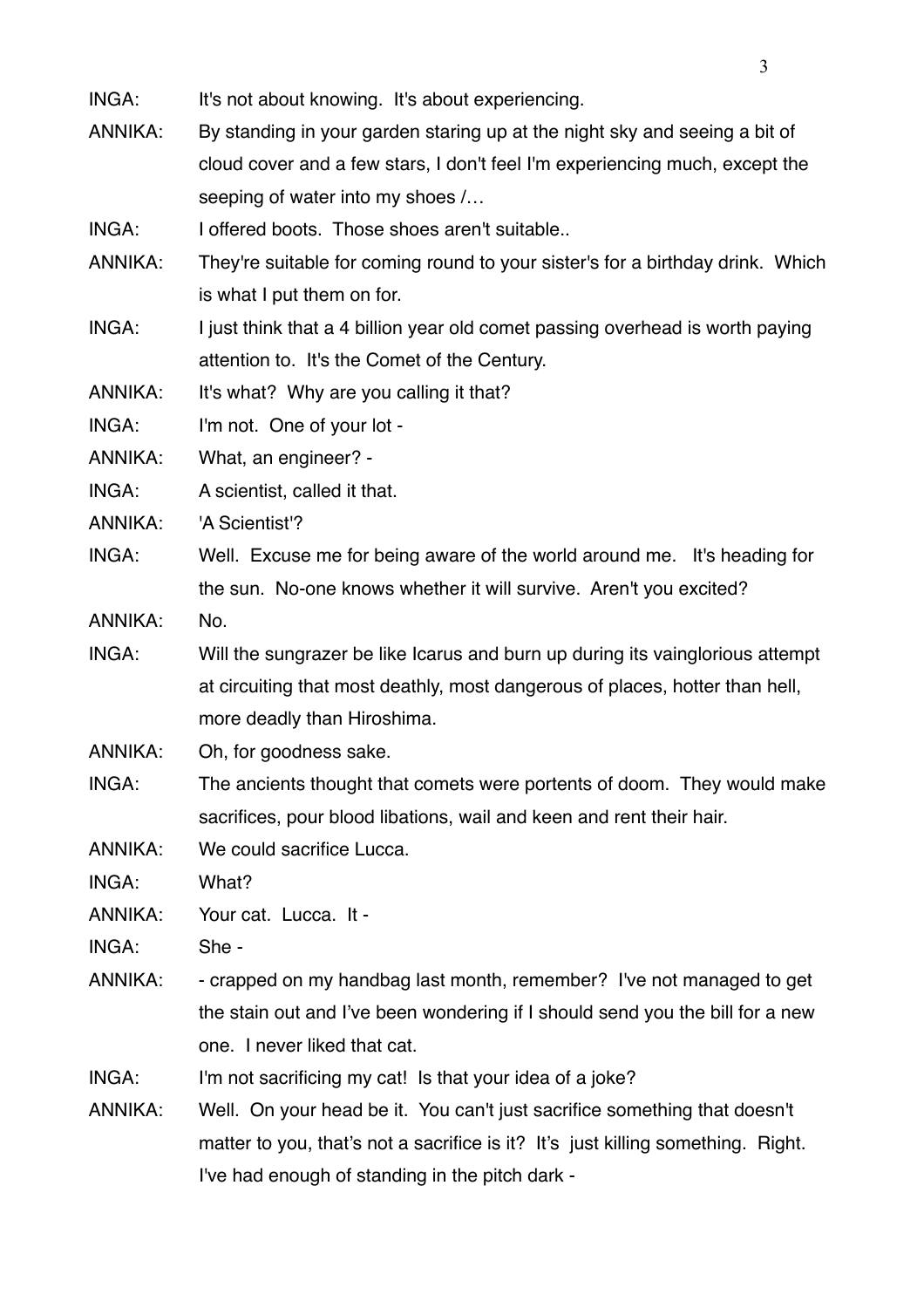INGA: Wait! Is that -

- ANNIKA: No. That's an aeroplane. They must have got a log jam at Arlanda and the planes are circling. Annoying for them I'd have thought.
- INGA: It has a green tail thousands of miles long.
- ANNIKA: Inga, you're not going to see it. End of. Now if you won't open the bottle of white wine that is chilling in your fridge then I shall take your kind birthday wishes and bring them out to supper with my new lover.
- INGA: That's quick. Where did you meet this one?
- ANNIKA: At work.
- INGA: Oh god. Two of you. A little nuclear gang. I dread to think what you talk about.
- ANNIKA: *[With a glint]* Fusion… *INGA laughs.*
- INGA: Oh, when are you going to get a new job? Why do you work at that place? ANNIKA: Not again.
- INGA: I just think -
- ANNIKA: I know what you think. It's a good job. It's interesting. I believe in it. I know you don't. You don't need to tell me, again.
- INGA: You should pay attention.
- ANNIKA: To what?

*INGA gestures at the sky.*

- ANNIKA: To queues at Arlanda airport?
- INGA: Of course not. To what the world is trying to tell you... Oh, you... You've closed your heart, you only listen with your brain...

*INGA sighs extravagantly, throws her hands in the air, turns away.* 

ANNIKA: *[to audience]* I've tried for years to get through to her. I've read a lot about sibling relationships. Scientific studies on birth order, the nature/nurture debate, gene theory. We are the anomalies that prove the rules. Inga just says our differences were written in the stars. Bottom line? Maybe Mum had a bit of a fling and Inga was the result. Thinking back, a possible candidate for Dad of Inga would be Eckart the fisherman. Very good looking. He was always winking and giving us extra portions of herring, and he had a thing about myths too. I think that might well be the explanation. Because Inga and I, well...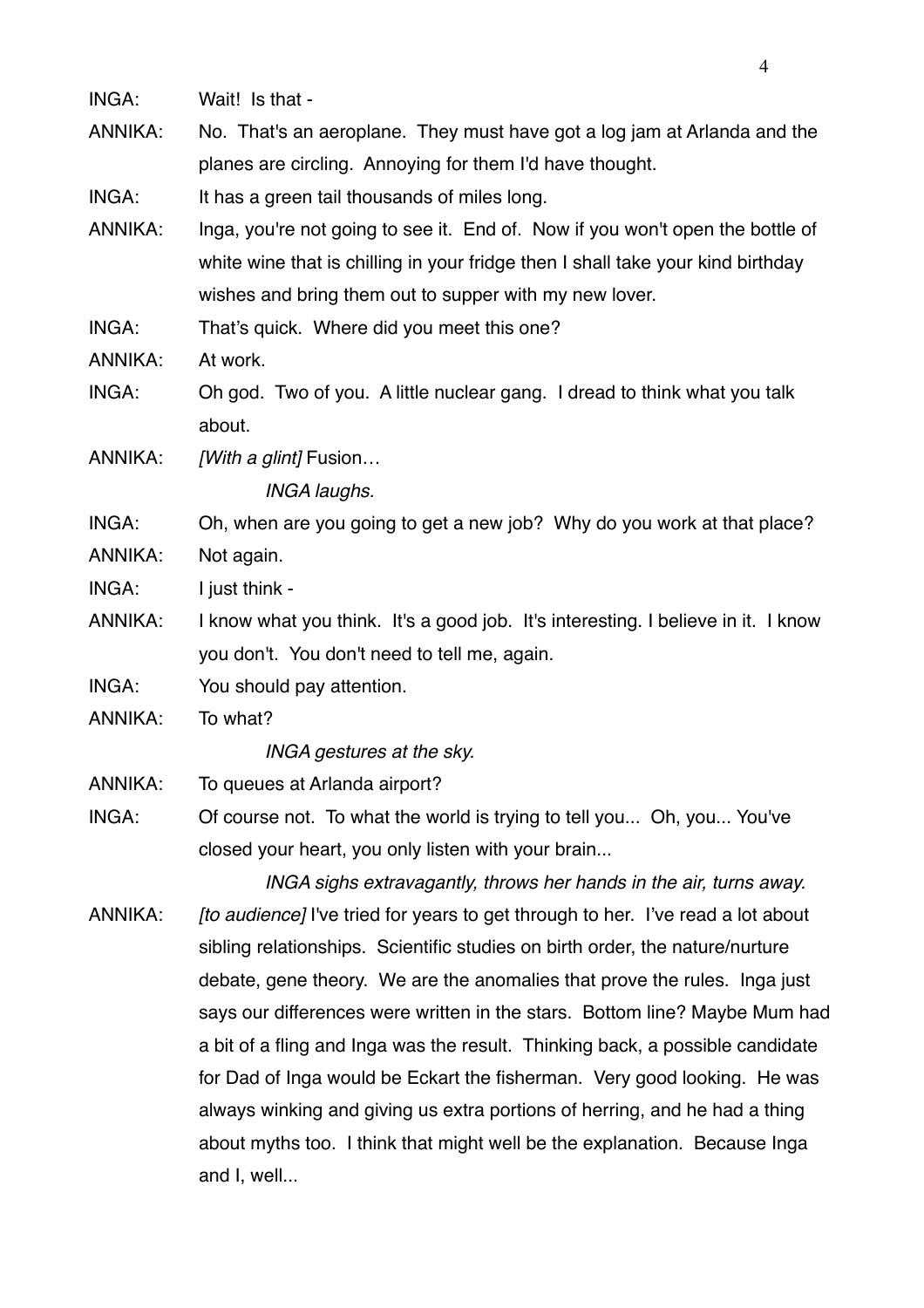- INGA: *[To audience]* She's got no imagination.
- ANNIKA: *[To audience]* Irrational, whimsical -
- INGA: *[To audience]* Practical to the point of -
- ANNIKA: *[To audience]* Feckless.
- INGA: *[To audience]* Pompous.
- ANNIKA: *[To audience]* Vague.
- INGA: *[To audience]* Suppressed.
- ANNIKA: *[To audience]* Emotionally incontinent. Labile.
- INGA: *[To audience]* She's got no poetry in her soul. All she wants is to unravel the rainbows.
- ANNIKA: *[To audience]* Rainbows. Prisms in the sky. Pointless.
- INGA/ANNI: *[Together]* If she wasn't my sister, well....

*They walk away from each other. ANNIKA opens her briefcase. She pulls out some papers, which surprise and annoy her.*

- ANNIKA: Every time!
- INGA: *[To audience]* I've tried for years to get through to her, but she thinks that because I haven't got a PhD in Biochemistry I don't know anything. She'll only listen to 'experts'. So, what I do is find a print out that I think will - well, should - interest her, surprise her, open her mind - and I make sure she has to see it. She likes things in black and white. So I slip it in that bloody briefcase of hers.
- ANNIKA: *[To INGA, waving the papers]* Fukushima! How often do I have to say it? Fukushima was on a fault line. There was an earthquake. In the ocean. A tsunami. And, an unfortunate level of complacency and corruption amongst the management and watchdogs of the Japanese nuclear industry meant the safety regime was underpowered. That's why Fukushima happened. It's a one in a million, one in a trillion chance. It was unfortunate.
- INGA: But it happened.
- ANNIKA: Yes. It happened. But it won't happen here. Sweden is not on a fault line. We will not have an earthquake.
- INGA: But if we did -
- ANNIKA: We won't!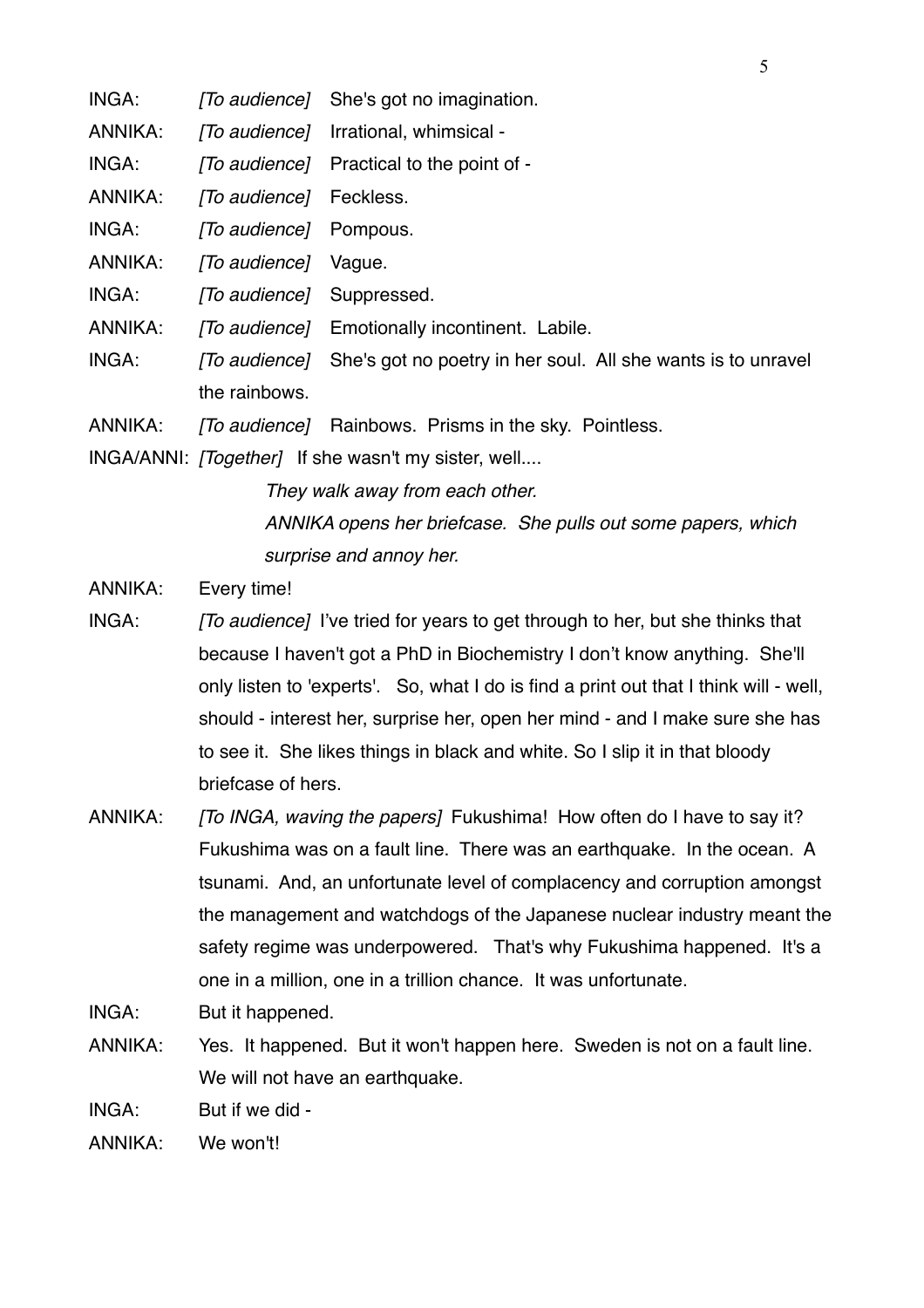INGA: It's not just... I was reading about this one woman, right, her children can't play outside -

## *ANNIKA raises her eyebrows.*

No, listen - their lives have been affected - radically - the rates of cancer have spiralled, people have had to move away, families have been split up, thousands of people are still refugees...and have you seen the maps showing where the radiation has reached? The currents carry it through the oceans, spreading down across the Pacific/

- ANNIKA: That's propaganda! Even Greenpeace says that those maps have been exaggerated!
- INGA: What about Chernobyl? That's closer to home.
- ANNIKA: Oh, off you go, not again! Still with Chernobyl!
- INGA: It's just you that can't accept that there are any dangers at all! When Eckart is pulling fish out of the sea with three heads/
- ANNIKA: Really? Three heads? *[Beat]* Look. We can't all be getting our hands dirty in - what are you training for this time? Horticulture? Gardening, right?
- INGA: You said you were all for it! Anyway, it'll be different with horticulture... Really/..
- ANNIKA: Some of us need proper jobs. Nuclear is clean and safe. It doesn't burn fossil fuels. It doesn't contribute to climate change. You never let your principles get in the way when your tax bill comes in. *[Beat]* Sorry.
- INGA: I'm just....worried for you. If anything happened...
- ANNIKA: It won't. You wouldn't believe the number of safety measures they have in place. An accident simply can't happen.
- INGA: That's the thing about accidents. They're unpredictable...accidental. Of course you can foresee some - tripping over that wire trailing across the carpet - some you can't. Maybe you've got the tripwires sorted. But what about the others?
- ANNIKA: Oh, you and your imagination. I wonder where it came from.
- INGA: It didn't come from anywhere. It's me. Who I am. It's not a blessing. Bit of a Cassandra thing really. Means that I can imagine what might happen. I've read about Hiroshima -
- ANNIKA: A bomb is not the same as a power plant. We've had that discussion.
- INGA: I know, I know, but the concept's the same -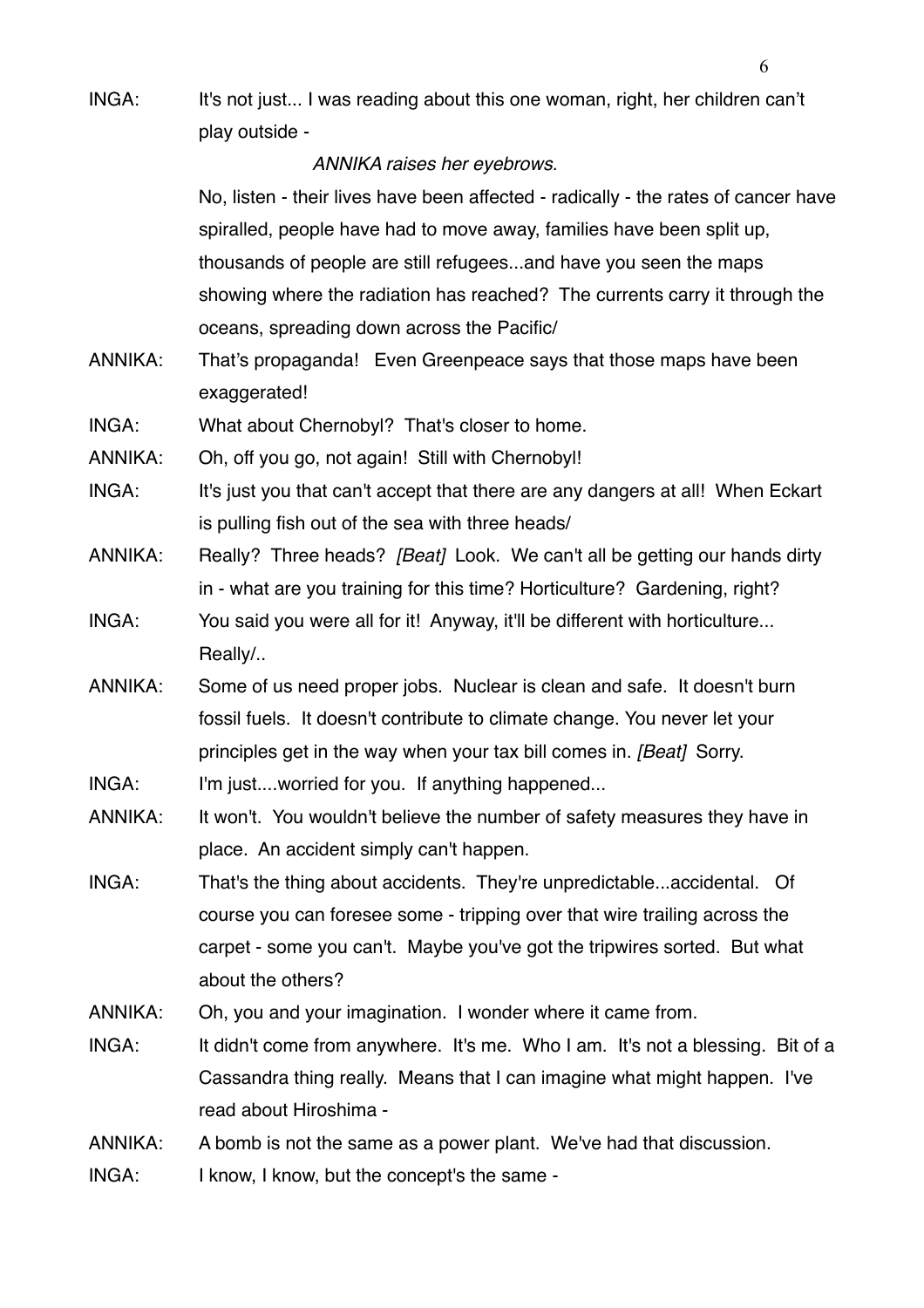ANNIKA: It's not! Really, it's completely -

- INGA: Shall I tell you what scares me? It's the burning. The way that their bodies were vaporised, they vanished. All that was left was a shadow on the ground.
- ANNIKA: If you're that frightened, move away.

INGA: And leave you here?

*Beat*

- INGA: *[To audience]* I know that the plant where she works is dangerous. I feel that it's dangerous, I feel it in my bones and in my heart.
- ANNIKA: *[To audience]* 100% safe. Maybe not 100% safe, that would be illogical, unscientific, but as safe as it can be.
- INGA: *[To audience]* The explosion at Hiroshima was hotter than the sun.
- ANNIKA: *[To audience]* Shadows! Vaporised into shadows! Honestly.
- INGA: *[To audience]* If I could change even one person's mind one little bit about the danger... But I can't even change hers. And she's my sister.

*Beat*

ANNIKA: So that day, once I'd got into the plant, put a bandage on my scalded arm - it really hurt, that's the thing about a scald, it carries on burning - thrown away Inga's printouts from the outer reaches of internet conspiracy, honestly the things that you can find with a quick Google search, I got on with my work. Everything was normal.

*ANNIKA puts on a white coat and picks up a clipboard.*

ANNIKA: *[To audience]* I was scheduled to supervise a training session, as a voice from the front line. Oddly, the theme was....safety. *[To workers]* Good morning everybody. As you know safety is of paramount importance at the Oskarshamn Nuclear Plant. We all know nuclear power is under threat from elements of society – scaremongers who would prefer us to return to the pollutant coal or to harness the wind *[She laughs]*. So, the first point I will make is that we must all strive in every aspect of our work to be professional, clear advocates of the outstanding safety record and minimal danger of -

*[to audience]* And then it happened.

*Alarms sound, like the loudest fire alarms, accompanied by stage lights which strobe on and off. ANNIKA clutches at her head.*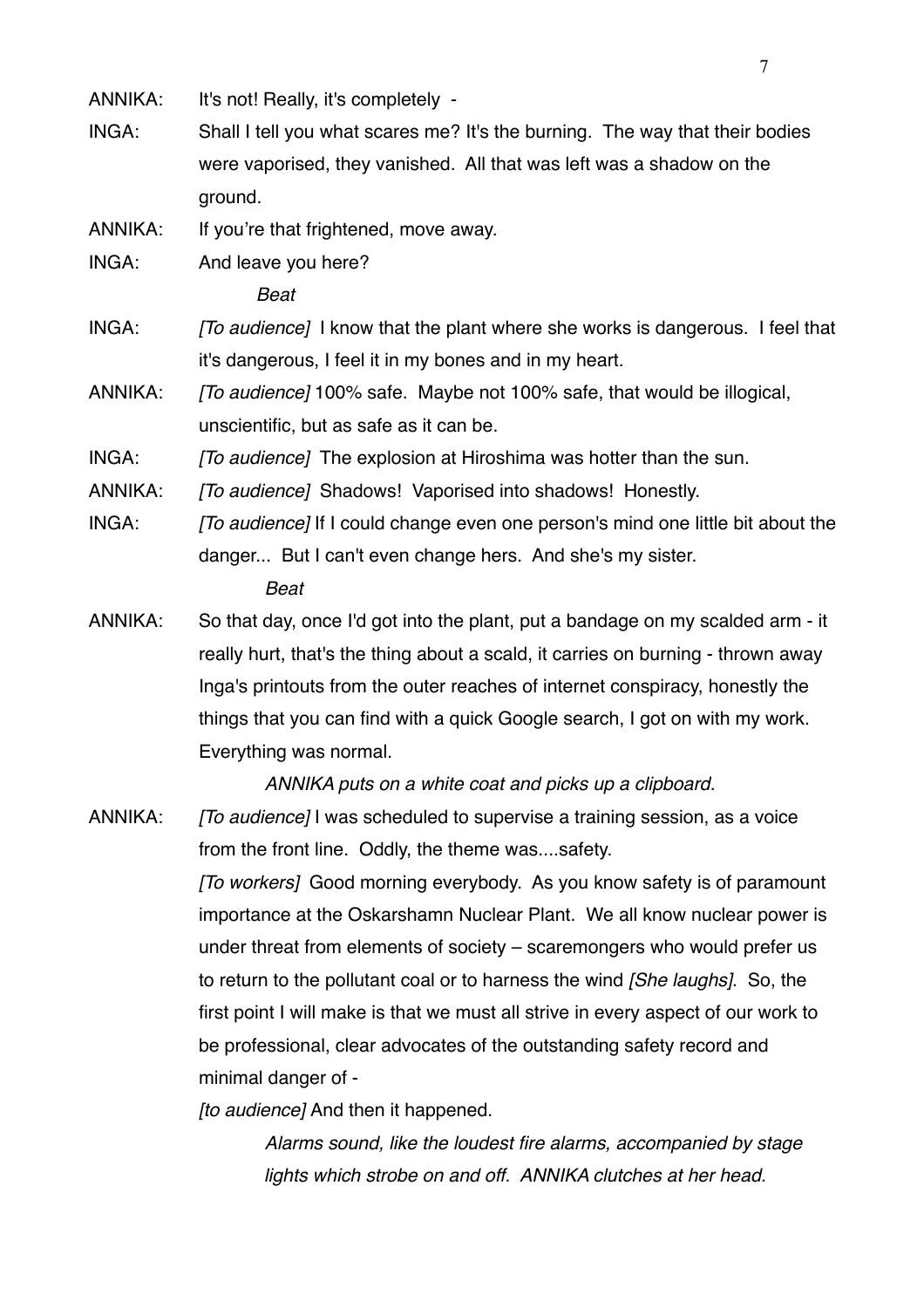*Then: ANNIKA is frozen - the alarm stops, she is spot lit, it's a moment in time in her head.* 

ANNIKA: *[To audience]* I couldn't breathe, I was having a panic attack. All I could think was if that's how much a five centimetre steam burn on my arm hurts, what if my whole body is consumed in scalding radiation that goes on and on and on, that can't be put out until all that is left of me is a shadow scorched into the concrete floor. My mind knows that this won't happen. But fear floods my body.

*The alarms start up again, the lights start to flash.*

ANNIKA: *[To workers]* RUN!!! Run!! For god's sake, RUN!! *The alarm and the lights stop. ANNIKA slumps.*

*Beat*

*INGA stares at the sky, through binoculars.*

- *ANNIKA takes off her white coat and moves towards INGA.*
- ANNIKA: Seen it yet?
- INGA: Not yet. Still hoping.
- ANNIKA: Can I have a look? *She takes the binoculars.* 
	- *Beat*

I put in my resignation today.

- INGA: Did you?
- ANNIKA: Did you hear the sirens?
- INGA: We heard. All over town.
- ANNIKA: Must have been frightening. *[Beat]* I'm not saying you were right.
- INGA: No. *[Beat]* The comet might not have been a portent.
- ANNIKA: Not if we couldn't see it.
- INGA: Even though we knew it was there.
- ANNIKA: It's just that... I weighed up the risks. The pros and cons.
- INGA: Of course.
- ANNIKA: And decided, on balance, that ....maybe... accidents can happen. *They look at each other.*
- INGA: Maybe the naked eye was too ambitious.